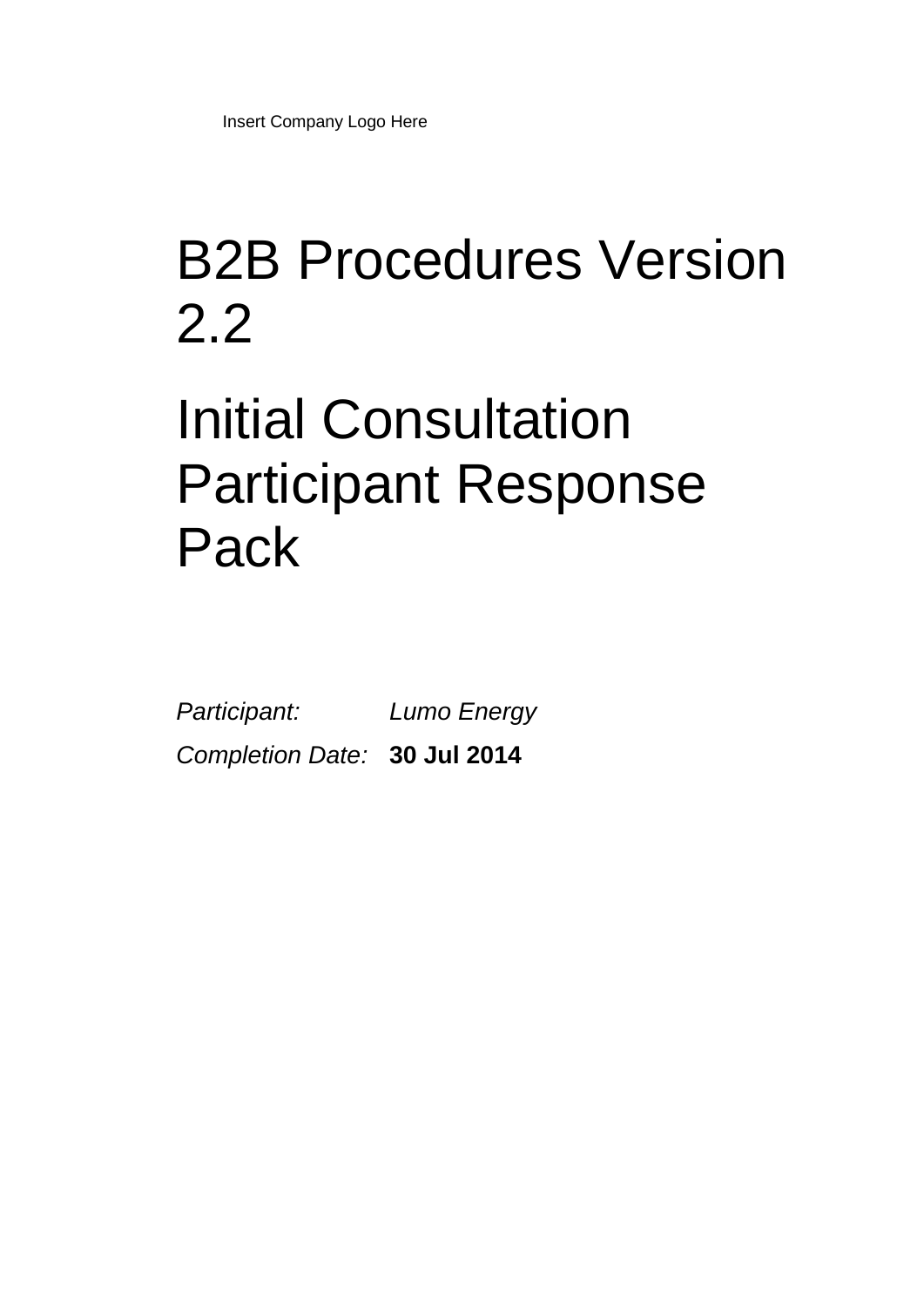#### **9. Participant Responses**

This section lists the changes proposed to the B2B Procedures: Version 2.0.

Proposed changes have been categorised as Procedure changes as follows;

- Table 9.1 covers the proposed changes to the B2B Procedure Customer and Site Details Notification Process.
- Table 9.2 covers the proposed changes to the B2B Procedure Service Order Process.
- Table 9.3 covers the proposed changes to the B2B Meter Data Process.
- Table 9.4 covers the proposed changes to the B2B Procedure One Way Notification Process.
- Table 9.5 covers the proposed changes to the B2B Procedure Technical Guideline for B2B Procedures.
- Table 9.6 covers the proposed changes to the B2B Procedure Technical Delivery Specification.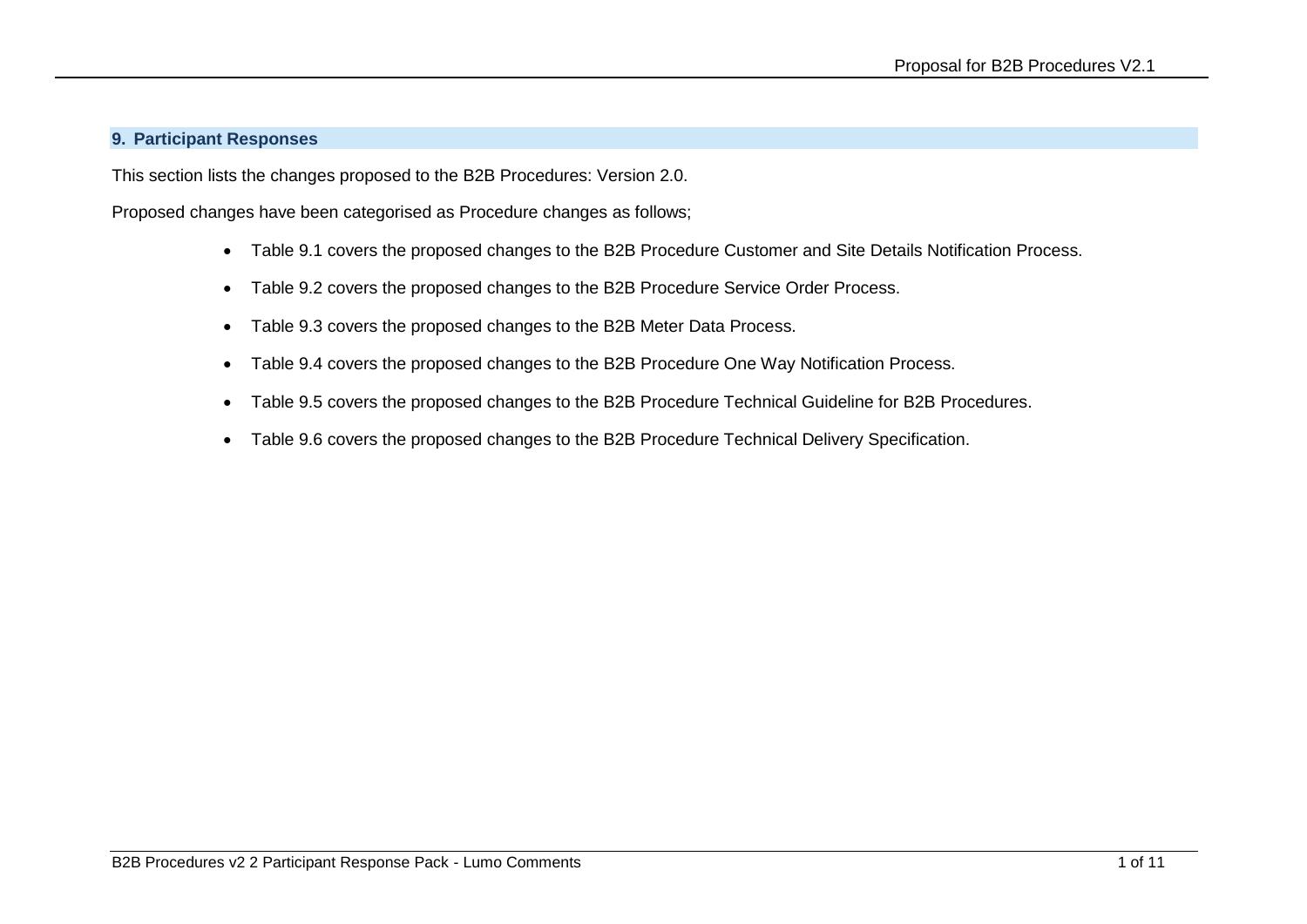Comment on Consultation Pack – to be included in separate e-mail – not part of formal response

Page 4 (second last paragraph) states that the proposed procedure changes have been considered and endorsed by the BMRG. I don't accept this proposition. BMRG had a briefing on the status of this development during the May BMRG meeting. The proposals were not circulated to BMRG for consideration or review prior to the consultation starting. I do not consider that an adequate process for review and endorsement.

I would expect to see the proposals prior to the consultation, have time to review and consider what is being proposed and be able to raise any issues that I felt needed to be covered off.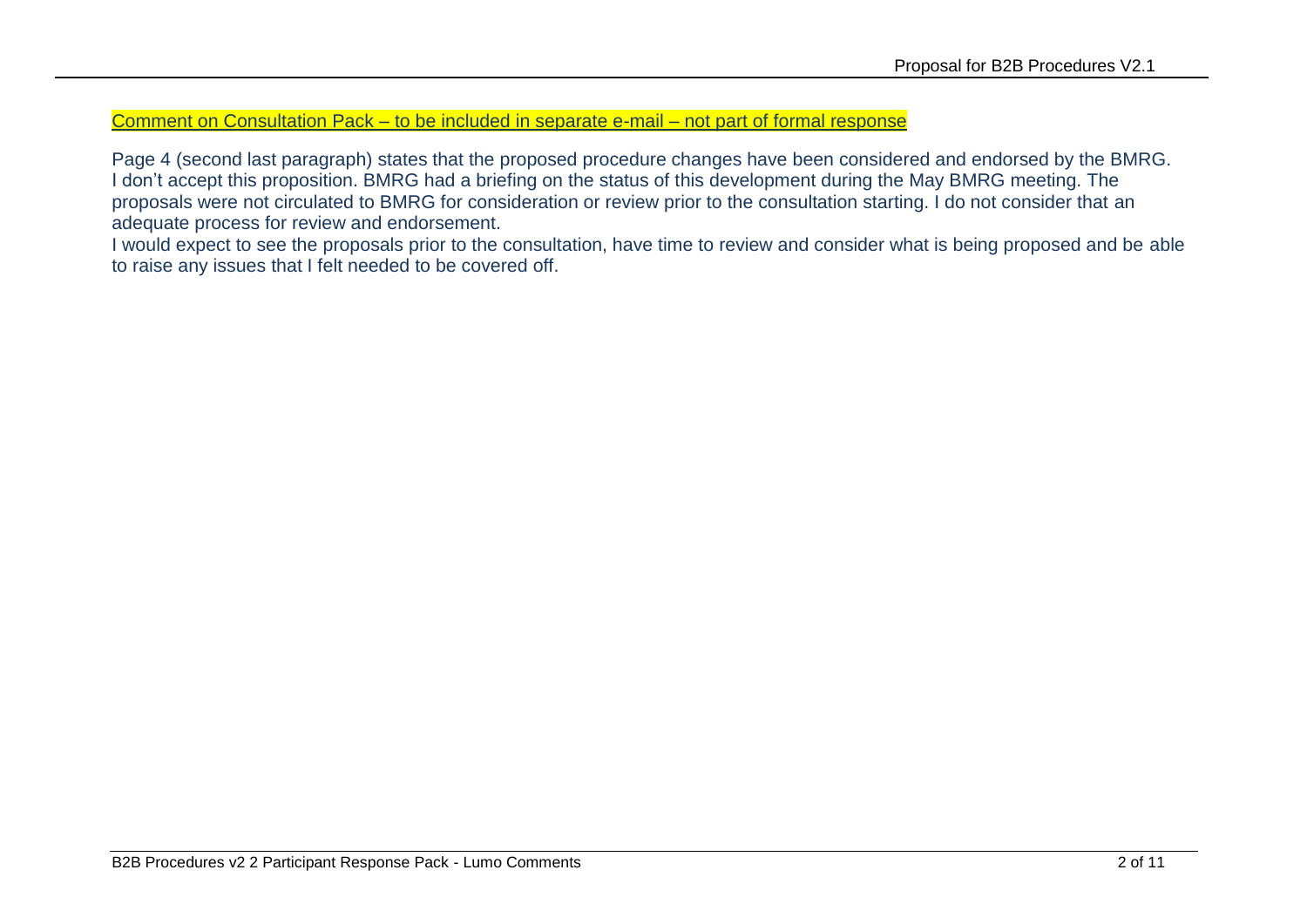#### **9.1 Proposed changes to the B2B Procedure Customer and Site Details Notification Process**

Please complete the relevant columns below in order to record your response. If you have no comments on this document please note this as a general comment in the table.

| <b>Item</b> | ID  | <b>Clause/Issue/Comment</b>                  | <b>Proposed revised B2B Procedures text</b> | <b>Rating</b> | <b>AEMO Response</b> |
|-------------|-----|----------------------------------------------|---------------------------------------------|---------------|----------------------|
|             |     |                                              |                                             | $(H/M/L^1)$   |                      |
|             |     |                                              | <b>Blue underline means insert</b>          |               |                      |
|             |     |                                              | <b>Red strikeout</b> means delete           |               |                      |
| 9.1.1       | 001 | Lumo has no objection to the proposed change |                                             |               |                      |
| 9.1.2       | 001 | Lumo has no objection to the proposed change |                                             |               |                      |
|             |     |                                              |                                             |               |                      |
|             |     |                                              |                                             |               |                      |

-

 $1$  L= Low: Not critical. Issues / comments are minor. They add clarity to the document. No major concern if not included in any further revisions M= Medium: Important. Strong case that issue / comments should be considered and an update to the document is desirable, but not critical. H= High: Critical. The issues / comments are fundamental and failure to make necessary changes has the potential to impact consensus.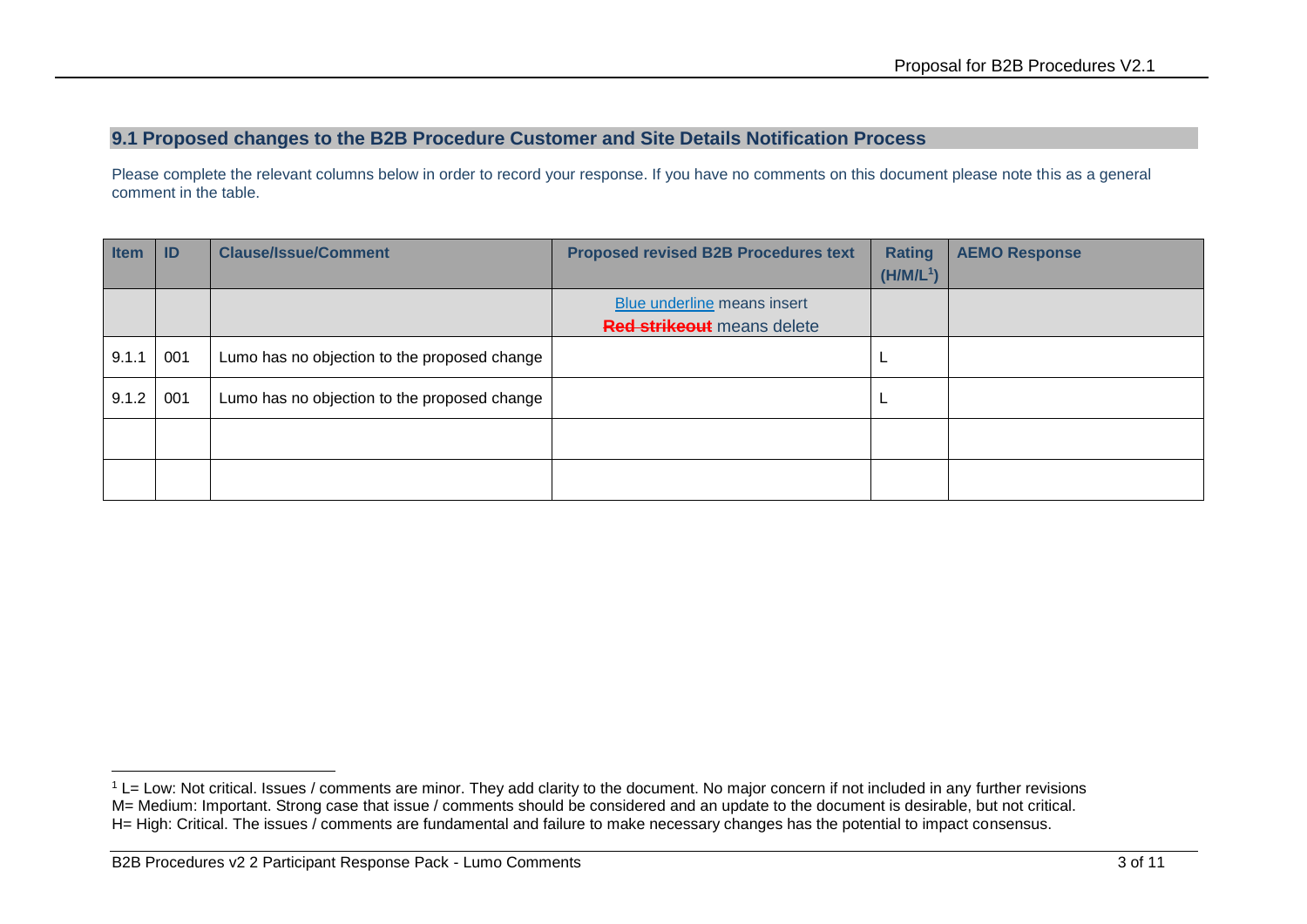## **9.2 Proposed changes to the B2B Procedure Service Order Process**

| <b>Item</b> | ID  | <b>Clause/Issue/Comment</b>                  | <b>Proposed revised B2B Procedures text</b> | <b>Rating</b>         | <b>AEMO Response</b> |
|-------------|-----|----------------------------------------------|---------------------------------------------|-----------------------|----------------------|
|             |     |                                              |                                             | (H/M/L <sup>2</sup> ) |                      |
|             |     |                                              | Blue underline means insert                 |                       |                      |
|             |     |                                              | <b>Red strikeout</b> means delete           |                       |                      |
| 9.2.1       | 721 | Lumo has no objection to the proposed change |                                             |                       |                      |
|             |     |                                              |                                             |                       |                      |
|             |     |                                              |                                             |                       |                      |
|             |     |                                              |                                             |                       |                      |

<sup>-</sup> $2$  L= Low: Not critical. Issues / comments are minor. They add clarity to the document. No major concern if not included in any further revisions M= Medium: Important. Strong case that issue / comments should be considered and an update to the document is desirable, but not critical. H= High: Critical. The issues / comments are fundamental and failure to make necessary changes has the potential to impact consensus.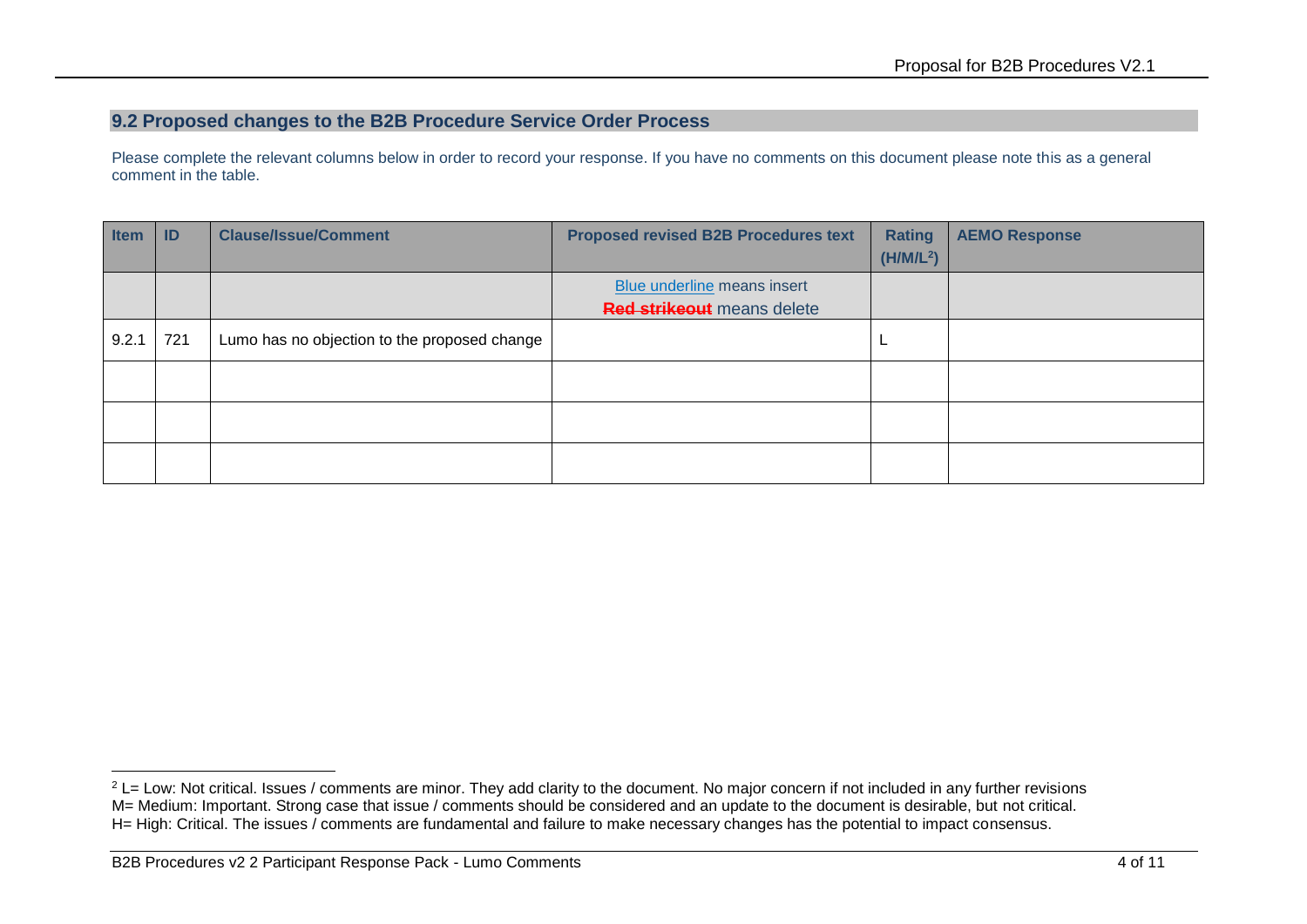#### **9.3 Proposed changes to the B2B Procedure Meter Data Process**

Please complete the relevant columns below in order to record your response. If you have no comments on this document please note this as a general comment in the table.

| <b>Item</b> | ID  | <b>Clause/Issue/Comment</b>                                                                                                                                                                                                                              | <b>Proposed revised B2B Procedures text</b>                                                                                                                                                                                                                                                                                                                                                                                                                                                                                                                                                                         | <b>Rating</b><br>$(H/M/L^3)$ | <b>AEMO Response</b> |
|-------------|-----|----------------------------------------------------------------------------------------------------------------------------------------------------------------------------------------------------------------------------------------------------------|---------------------------------------------------------------------------------------------------------------------------------------------------------------------------------------------------------------------------------------------------------------------------------------------------------------------------------------------------------------------------------------------------------------------------------------------------------------------------------------------------------------------------------------------------------------------------------------------------------------------|------------------------------|----------------------|
|             |     |                                                                                                                                                                                                                                                          | Blue underline means insert                                                                                                                                                                                                                                                                                                                                                                                                                                                                                                                                                                                         |                              |                      |
|             |     |                                                                                                                                                                                                                                                          | <b>Red strikeout</b> means delete                                                                                                                                                                                                                                                                                                                                                                                                                                                                                                                                                                                   |                              |                      |
| 9.3.1       | 721 | Lumo has no objection to the proposed change                                                                                                                                                                                                             |                                                                                                                                                                                                                                                                                                                                                                                                                                                                                                                                                                                                                     |                              |                      |
| 9.3.2       | 721 | Lumo has no objection to the proposed change                                                                                                                                                                                                             |                                                                                                                                                                                                                                                                                                                                                                                                                                                                                                                                                                                                                     |                              |                      |
| 9.3.3       | 721 | The wording in the existing clause is poor in<br>that the Participant's actions are tied to the<br>third sub-clause rather than clause a) with the<br>three conditions.<br>The proposed wording does not improve the<br>objective of the clause overall. | 2.5 Provide Meter Data Process<br>a. A Participant may commence the Provide<br>Meter Data Process if:<br>1. a Participant reasonably believes that<br>they have not received requires MDFF<br>Data for a NMI from an MDP, to which it<br>is entitled in accordance with the rules;<br>2. a Participant requires historical<br>Metering Data from a MDP to which they<br>are entitled pursuant to the CATS<br>Procedure and/or a jurisdictional<br>instrument; or<br>3. a Participant requires a MDP to re-<br>send certain MDFF Data., then a<br>Participant may commence the Provide<br><b>Meter Data Process.</b> | M                            |                      |

-

<sup>&</sup>lt;sup>3</sup> L= Low: Not critical. Issues / comments are minor. They add clarity to the document. No major concern if not included in any further revisions M= Medium: Important. Strong case that issue / comments should be considered and an update to the document is desirable, but not critical. H= High: Critical. The issues / comments are fundamental and failure to make necessary changes has the potential to impact consensus.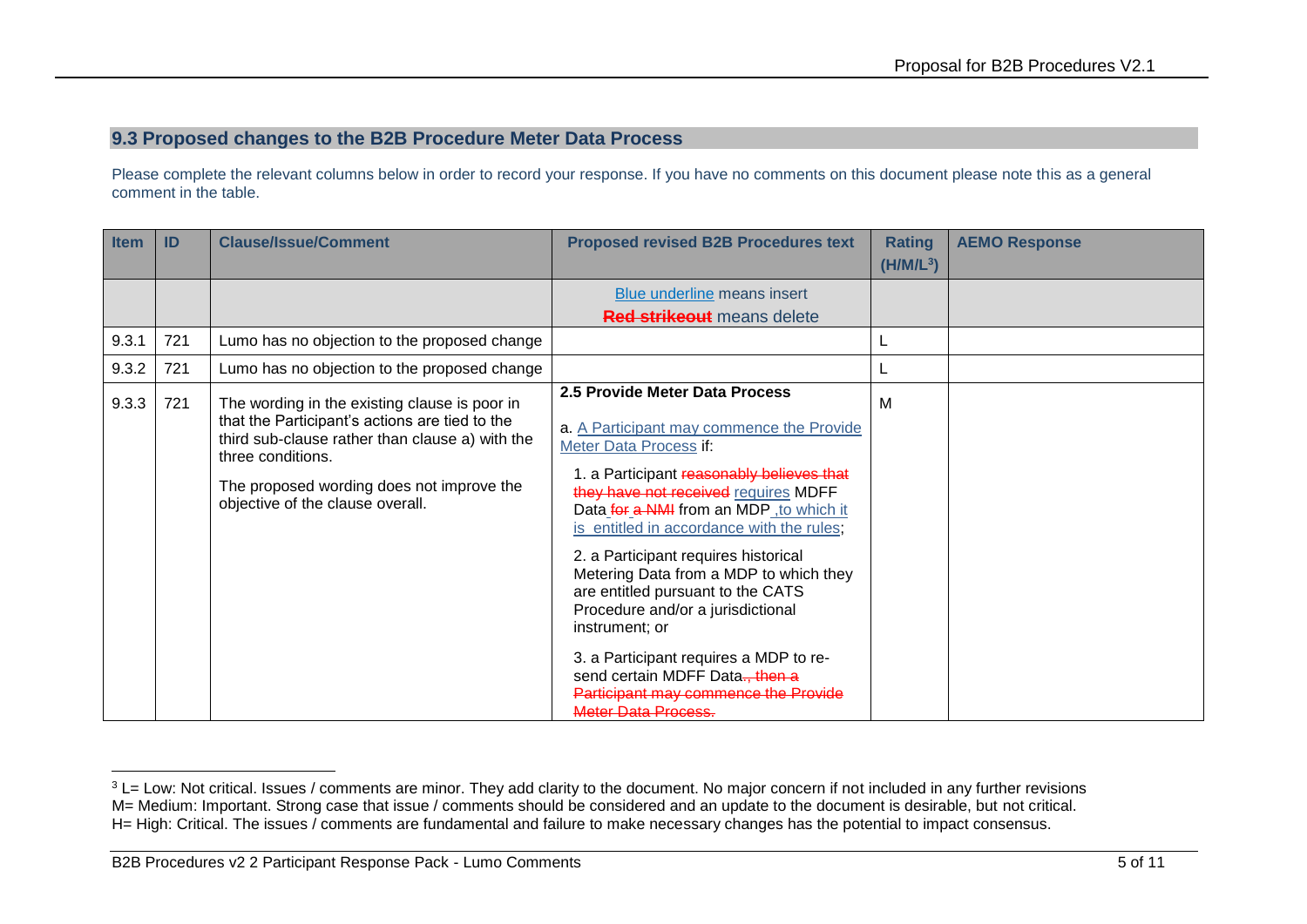| <b>Item</b> | ID                                                                                                                                                                                                                                                                                                                                                               | <b>Clause/Issue/Comment</b>                                                                                                                                            |                                                                                                                                     | <b>Proposed revised B2B Procedures text</b>                                                     |                | <b>Rating</b><br>$(H/M/L^3)$ | <b>AEMO Response</b> |
|-------------|------------------------------------------------------------------------------------------------------------------------------------------------------------------------------------------------------------------------------------------------------------------------------------------------------------------------------------------------------------------|------------------------------------------------------------------------------------------------------------------------------------------------------------------------|-------------------------------------------------------------------------------------------------------------------------------------|-------------------------------------------------------------------------------------------------|----------------|------------------------------|----------------------|
| 9.3.4       | 721                                                                                                                                                                                                                                                                                                                                                              | General comment<br>The drafting of the clause is rather wordy                                                                                                          | 3.2.3 Timing Requirement for sending a<br><b>MeterDataNotification for a</b><br>ProvideMeterDataRequest.                            |                                                                                                 |                | M                            |                      |
|             |                                                                                                                                                                                                                                                                                                                                                                  | The proposed amendment does not cater for<br>daily / remotely read type 5 interval meters.<br>Victoria has over 2.4 million of these types of                          | a A Participant must not issue a<br>ProvideMeterDataRequest relating to a<br>scheduled reading event prior to the<br>completion of: |                                                                                                 |                |                              |                      |
|             | meters, or approximately 37 % of the network<br>connections in the NEM. Further, this type of<br>meter is expected to be installed outside<br>Victoria, the obligations need to cover this                                                                                                                                                                       | <b>Meter Type</b>                                                                                                                                                      | <b>PMD request after</b>                                                                                                            | <b>PMD for Service</b><br><b>Order Request</b><br>after receipt of<br>service order<br>response |                |                              |                      |
|             |                                                                                                                                                                                                                                                                                                                                                                  | meter type appropriately.<br>Given other policy proposals for remotely read<br>meters to be installed, it is reasonable to<br>separate the obligations to manually and | 1, 2, 3, 4                                                                                                                          | 4 Business Days<br>after read event                                                             |                |                              |                      |
|             |                                                                                                                                                                                                                                                                                                                                                                  |                                                                                                                                                                        | remotely<br>read<br>5                                                                                                               | 2 business Days<br>after expected data<br>delivery                                              | 1 business Day |                              |                      |
|             | remotely read meters.<br>Clause a -<br>In relation to the 6 day wait for type 5 metering.<br>While this may be reasonable for manually<br>read meters, the delay exceedingly long for<br>remotely read meters where data is generally<br>being delivered every 24 hours. This issue also<br>applies in relation to data from Service Orders<br>for these meters. | manually<br>read<br>5,6                                                                                                                                                | <b>6 Business Days</b><br>following published<br>next scheduled<br>read date                                                        | 4 Business Days                                                                                 |                |                              |                      |
|             |                                                                                                                                                                                                                                                                                                                                                                  | $\overline{7}$                                                                                                                                                         | 7 <sup>th</sup> Business Day<br>after months end for<br><b>MDFF</b> data                                                            |                                                                                                 |                |                              |                      |
|             |                                                                                                                                                                                                                                                                                                                                                                  |                                                                                                                                                                        |                                                                                                                                     |                                                                                                 |                |                              |                      |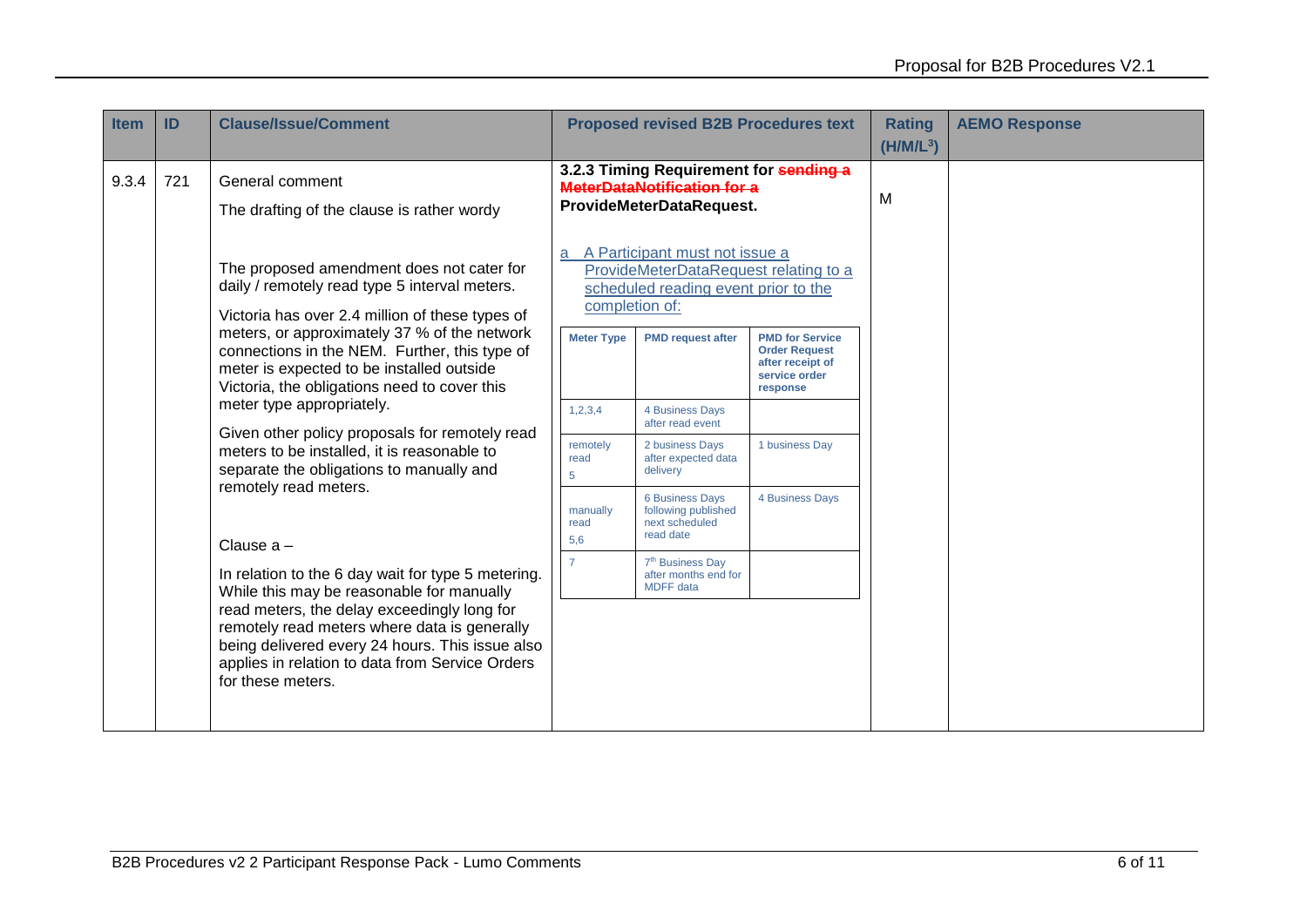| <b>Item</b> | ID  | <b>Clause/Issue/Comment</b>                                                                     | <b>Proposed revised B2B Procedures text</b>                                                                                                                                                                                                                                                                                                                                                                                 | <b>Rating</b><br>$(H/M/L^3)$ | <b>AEMO Response</b> |
|-------------|-----|-------------------------------------------------------------------------------------------------|-----------------------------------------------------------------------------------------------------------------------------------------------------------------------------------------------------------------------------------------------------------------------------------------------------------------------------------------------------------------------------------------------------------------------------|------------------------------|----------------------|
| 9.3.5       | 721 | Clause 3.2.4 a. – too repetitive of transaction<br>types - which made the obligation convoluted | 3.2.4 a. Where a MDP is required to send<br>a MeterDataNotification in response to a<br>ProvideMeterDataRequest, the MDP<br>must send the MeterDataNotification<br>within one business day of receiving the<br>ProvideMeterDataRequest.<br>a. Where an MDPO is required to send a<br>MeterDataNotification in response to a<br>ProvideMeterDataRequest, the MDP<br>must send the response within one<br><b>Business Day</b> |                              |                      |
| 9.3.6       | 721 | Lumo has no objection to the proposed change                                                    |                                                                                                                                                                                                                                                                                                                                                                                                                             |                              |                      |
|             |     |                                                                                                 |                                                                                                                                                                                                                                                                                                                                                                                                                             |                              |                      |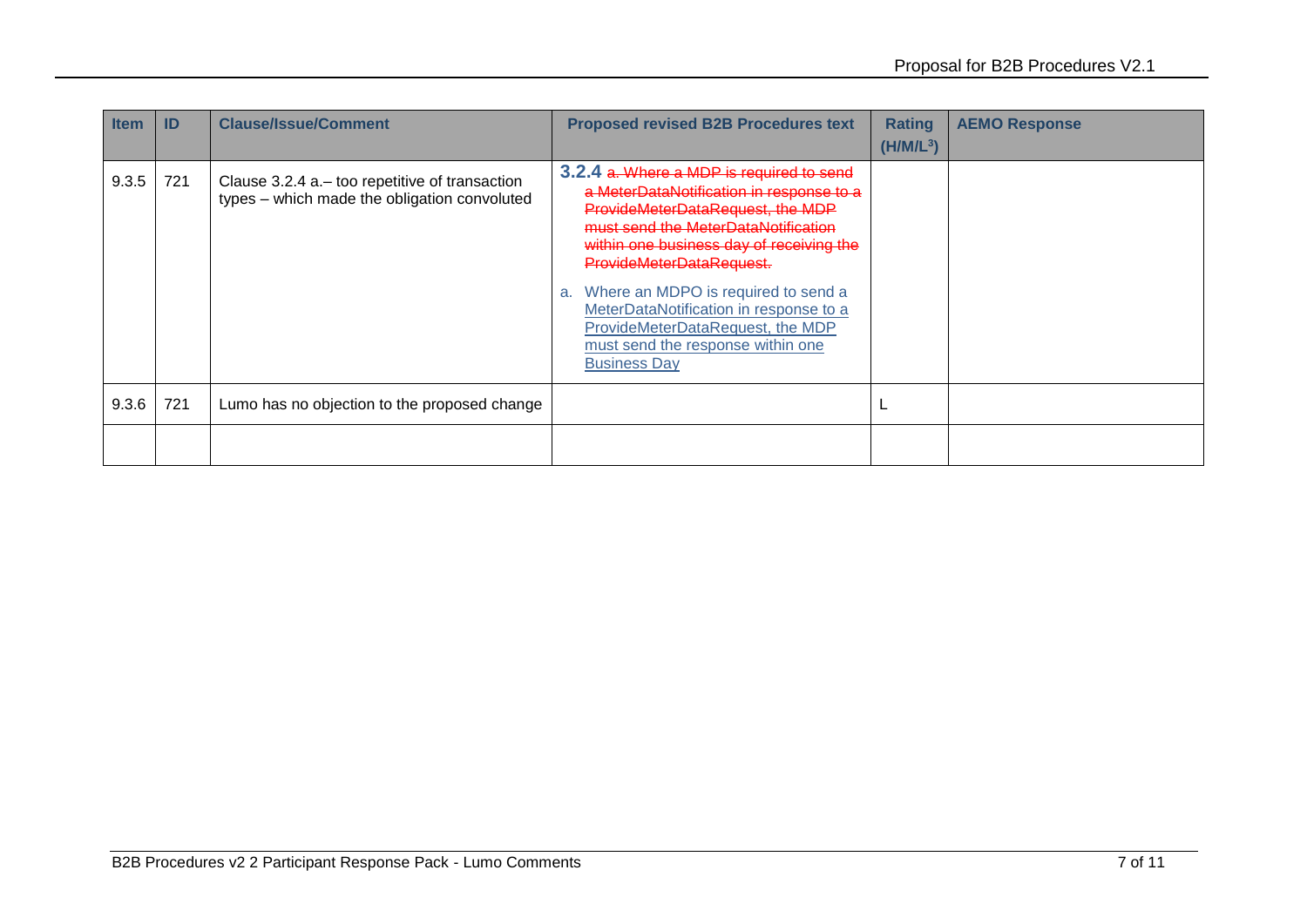## **9.4 Proposed changes to the B2B Procedure One Way Notification Process**

| <b>Item</b> | ID  | <b>Clause/Issue/Comment</b>                  | <b>Proposed revised B2B Procedures text</b> | <b>Rating</b>         | <b>AEMO Response</b> |
|-------------|-----|----------------------------------------------|---------------------------------------------|-----------------------|----------------------|
|             |     |                                              |                                             | (H/M/L <sup>4</sup> ) |                      |
|             |     |                                              | Blue underline means insert                 |                       |                      |
|             |     |                                              | <b>Red strikeout</b> means delete           |                       |                      |
| 9.4.1       | 721 | Lumo has no objection to the proposed change |                                             |                       |                      |
|             |     |                                              |                                             |                       |                      |
|             |     |                                              |                                             |                       |                      |
|             |     |                                              |                                             |                       |                      |

<sup>-</sup><sup>4</sup> L= Low: Not critical. Issues / comments are minor. They add clarity to the document. No major concern if not included in any further revisions M= Medium: Important. Strong case that issue / comments should be considered and an update to the document is desirable, but not critical. H= High: Critical. The issues / comments are fundamental and failure to make necessary changes has the potential to impact consensus.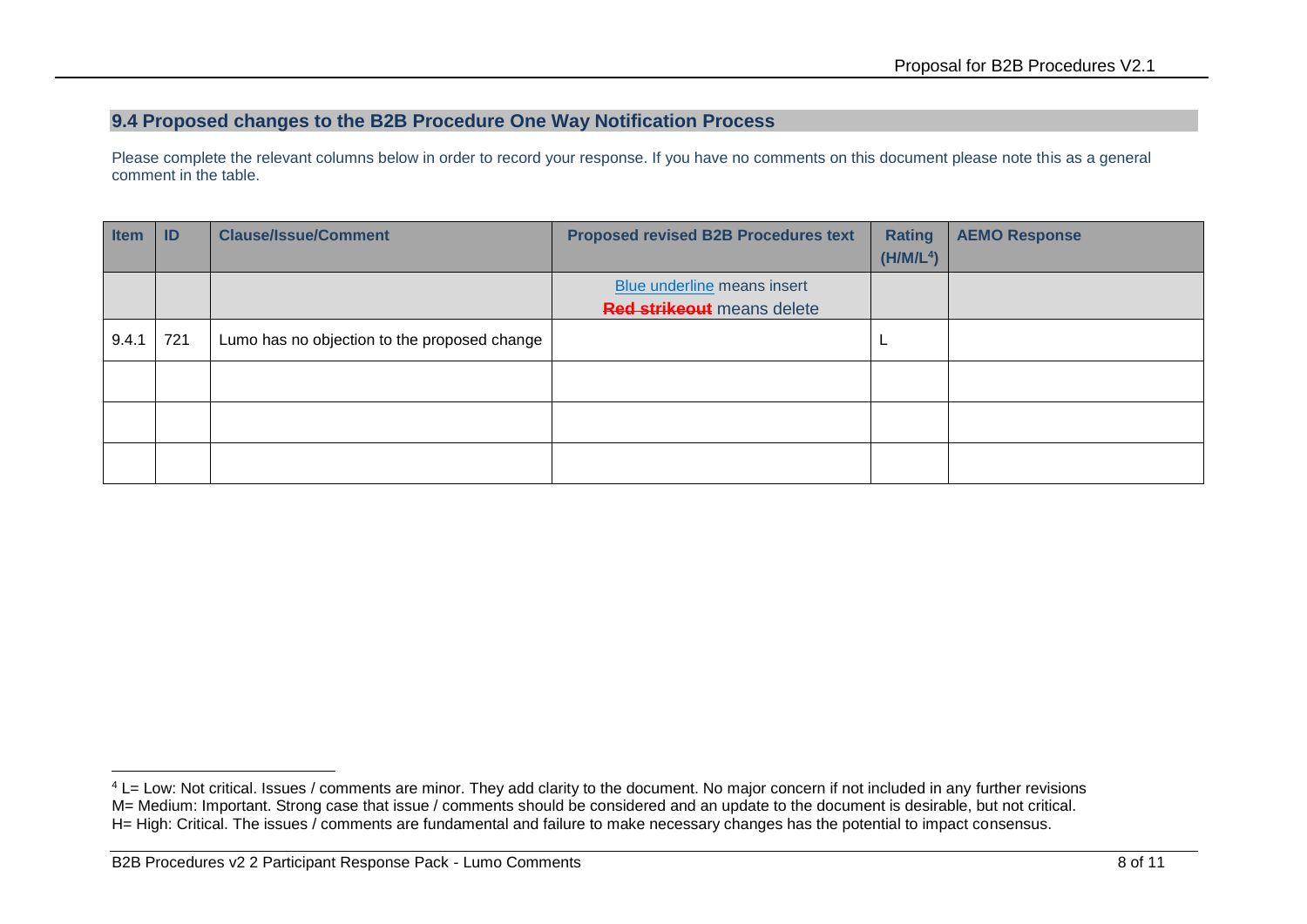#### **9.5 Proposed changes to the B2B Procedure Technical Guidelines for B2B Procedures**

| <b>Item</b> | ID  | <b>Clause/Issue/Comment</b>                  | <b>Proposed revised B2B Procedures text</b> | <b>Rating</b>         | <b>AEMO Response</b> |
|-------------|-----|----------------------------------------------|---------------------------------------------|-----------------------|----------------------|
|             |     |                                              |                                             | (H/M/L <sup>5</sup> ) |                      |
|             |     |                                              | Blue underline means insert                 |                       |                      |
|             |     |                                              | <b>Red strikeout</b> means delete           |                       |                      |
| 9.5.1       | 721 | Lumo has no objection to the proposed change |                                             |                       |                      |
|             |     |                                              |                                             |                       |                      |
|             |     |                                              |                                             |                       |                      |
|             |     |                                              |                                             |                       |                      |

<sup>-</sup> $5$  L= Low: Not critical. Issues / comments are minor. They add clarity to the document. No major concern if not included in any further revisions M= Medium: Important. Strong case that issue / comments should be considered and an update to the document is desirable, but not critical. H= High: Critical. The issues / comments are fundamental and failure to make necessary changes has the potential to impact consensus.